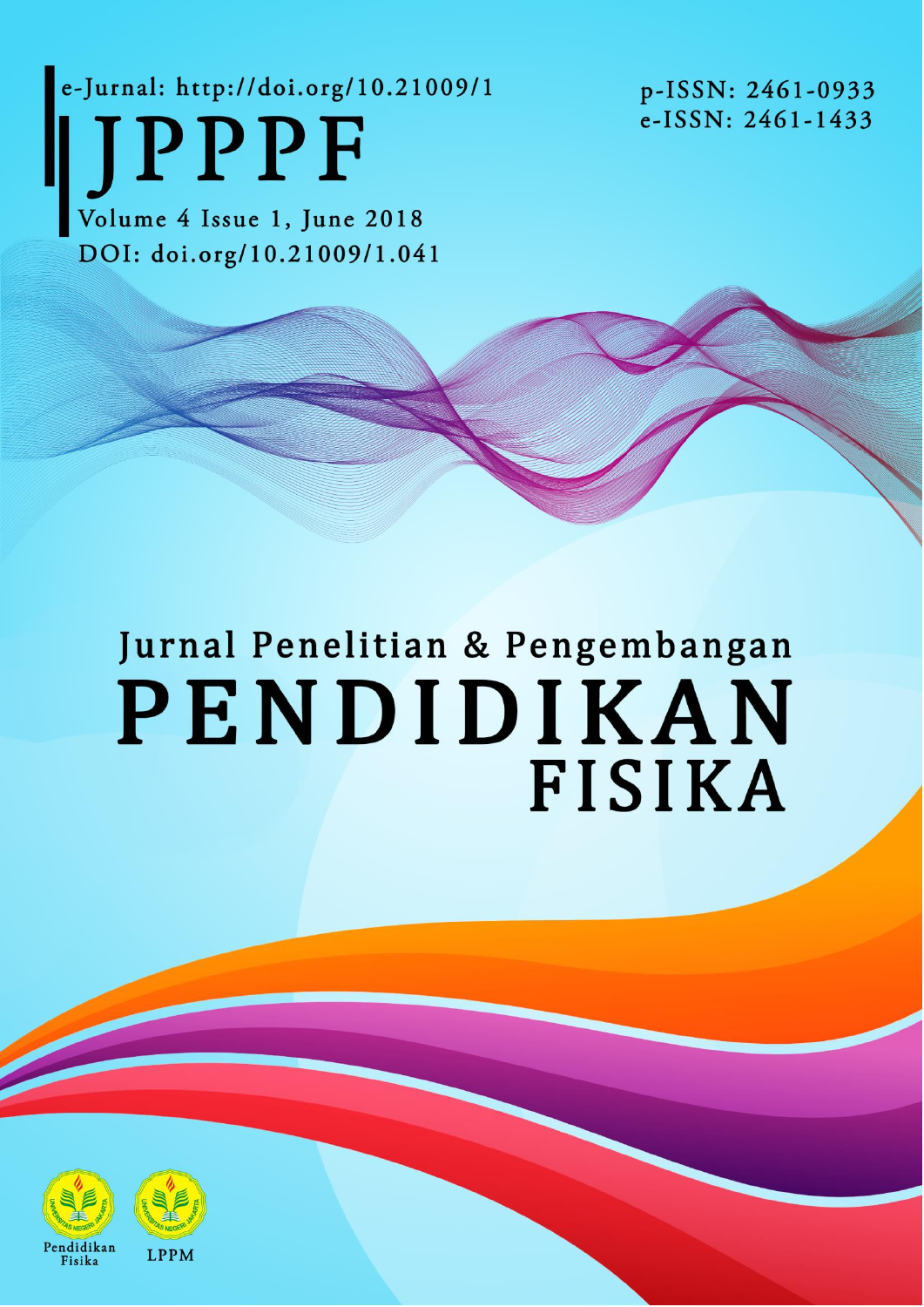#### Abstracting and Indexing:

| DIRECTORY OF<br>OPEN ACCESS<br>JOURNALS                  |                                                                   | Google PKP INDEX Crossref                                      |                                                                                                  |
|----------------------------------------------------------|-------------------------------------------------------------------|----------------------------------------------------------------|--------------------------------------------------------------------------------------------------|
| BASE                                                     | Contra boneseech                                                  |                                                                | <b>SJDNeo</b><br>INDONESIAN SCIENTIFIC JOURNAL DAIMIASE<br>曲<br>Databare Jurnal Broish Indonesia |
| Microsoft <sup>*</sup><br>Academic Search                | OpenAIRE                                                          | <b>Auntility Industrial Secretary</b>                          | citeulike                                                                                        |
| WorldCat <sup>*</sup>                                    | <b>UNIVERSITY OF</b><br><b>SASKATCHEWAN</b><br>University Library | <b>WORLDWIDESCIENCE.ORC</b>                                    | <b>EBSCO</b><br><b>INFORMATION SERVICES</b><br><b>Open Science Directory</b>                     |
| Scilit                                                   | MORAREF                                                           | 6 P                                                            |                                                                                                  |
| <b>ACADEMIA</b>                                          | 资源发现                                                              | Eurasian<br>Scientific<br>Journal<br>Index<br>www.ESJIndex.org | <b>CONTERNATIO</b><br>4 a 8 setentific Indexing                                                  |
| Directory of<br>Research Journal<br><b>DRJI</b> Indexing | <b>GARUDA</b>                                                     |                                                                |                                                                                                  |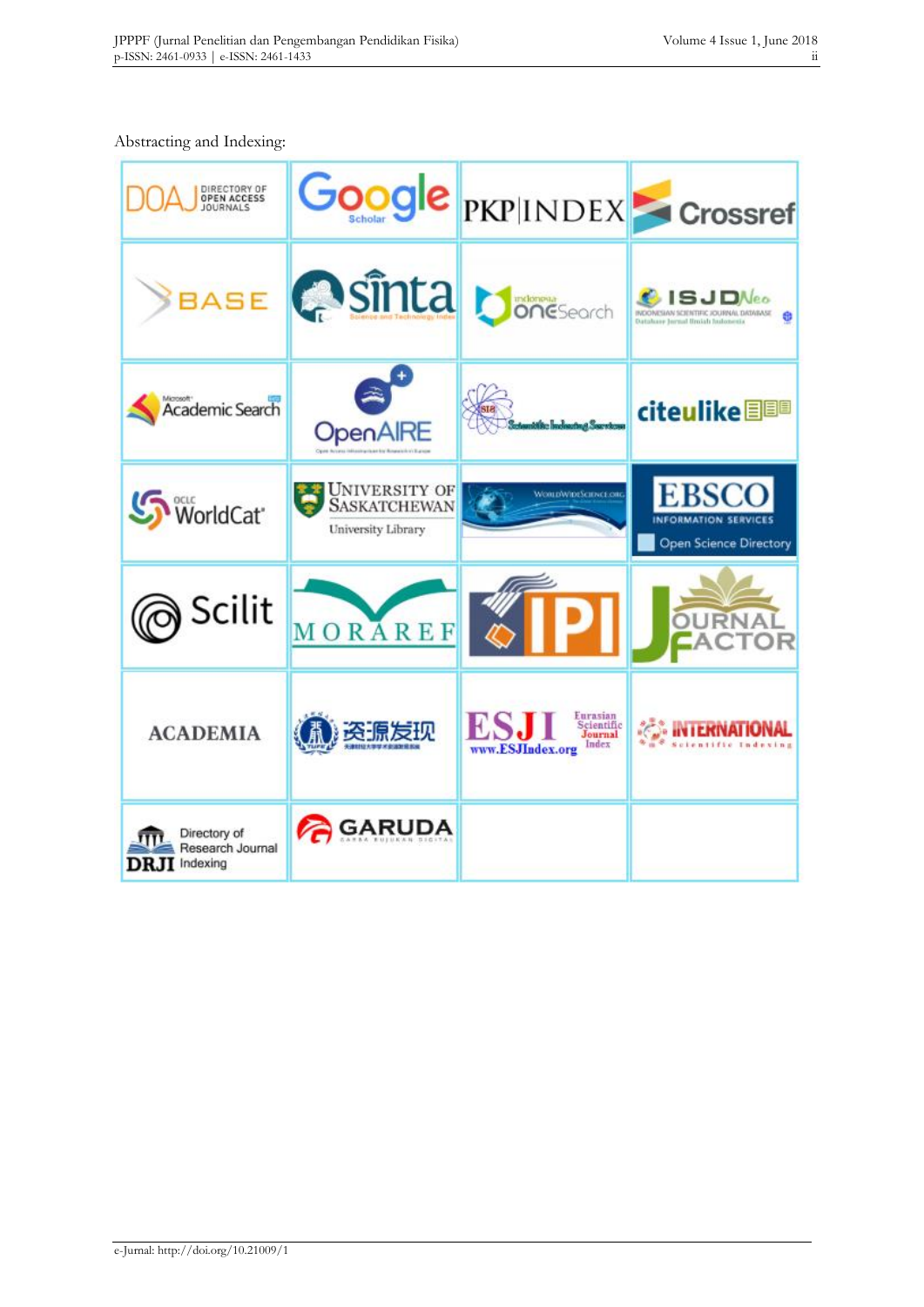**e-Jurnal: http://doi.org/10.21009/1**



**The Development of Web-based Instructional Media for Teaching Wave Physics on Android Mobile**

*Bintang Ronauli Simanjuntak, Desnita Desnita, Esmar Budi*

**The Effectiveness of Applying STEM Approach to Self-Efficacy and Student Learning Outcomes for Teaching Newton's Law** *Irmawati Ibnah Muthi'ik, Abdurrahman Abdurrahman, Undang Rosidin*

**The Development of High Order Thinking Skills (HOTS) Assessment Instrument for Temperature and Heat Learning**

*Aniq Rif'atun Najihah, Vina Serevina, Mutia Delina*

**The Description of Student Understanding about Elasticity Concept** *Zainul Mustofa*

**Implementation of Problem-Based Learning to Improve Physics Learning Outcomes of Class X IPA-4 in SMA 59**

*Samsul Bahri, Fauzi Bakri*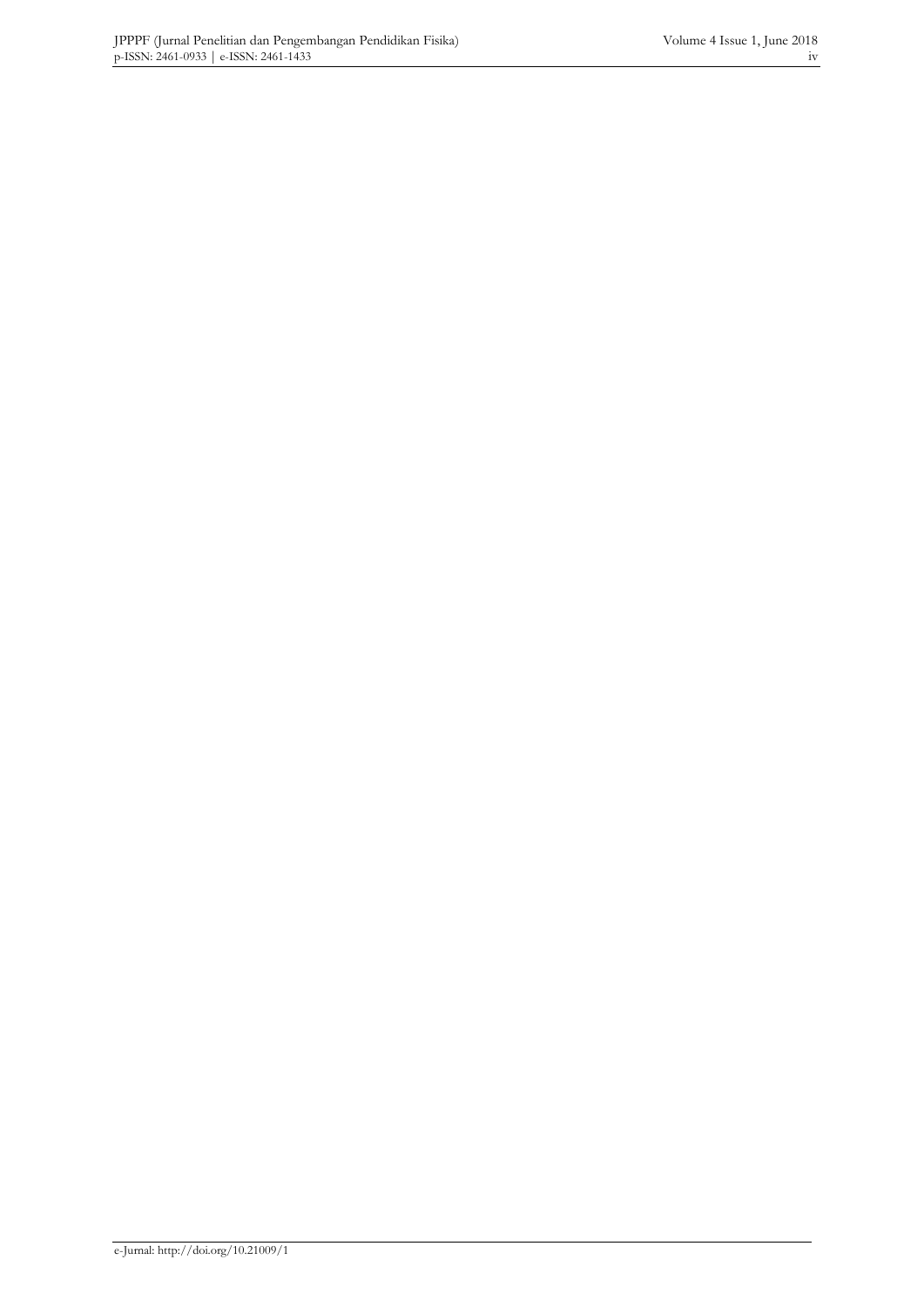**e-Jurnal: http://doi.org/10.21009/1**



#### **Editor-in-Chief**

Dr. Esmar Budi, M.T. (Universitas Negeri Jakarta)

#### **Editors**

Prof. Madya Dr. Md. Nizam Abd Rahman (Universiti Teknikal Malaysia Melaka) Prof. Dr. I Made Astra, M.Si. (Universitas Negeri Jakarta) Prof. Dr. Yetti Supriyati, M.Pd. (Universitas Negeri Jakarta) Prof. Dr. Agus Setyo Budi, M.Sc. (Universitas Negeri Jakarta) Dr. Ezza Syuhada Sazali (Universiti Teknologi Malaysia) Dewi Muliyati, M.Si.,M.Sc. (Universitas Negeri Jakarta) Fauzi Bakri, M.Si. (Universitas Negeri Jakarta) Siswoyo, M.Pd. (Universitas Negeri Jakarta) Handjoko Permana, M.Si. (Universitas Negeri Jakarta)

#### **Reviewers (Mitra Bebestari)**

Prof. Marie Paz E. Morales, Ph.D, Sci. Ed. (Philippine Normal University) Prof. Md. Rahim Sahar (Universiti Teknologi Malaysia) Prof. Dr. Festiyed, M.Si. (Universitas Negeri Padang) Dr. Abdurrahman, M.Si. (Universitas Lampung) Dr. Desnita, M.Si. (Universitas Negeri Padang) Dr. Ida Kaniawati, M.Si. (Universitas Pendidikan Indonesia) Dr. Sahrul Hidayat M.Si. (Universitas Padjajaran) Dr. Lia Yuliati, M.Pd. (Universitas Negeri Malang) Dr. Setiya Utari, M.Si. (Universitas Pendidikan Indonesia) Dr. Sarwanto, M.Si. (Universitas Sebelas Maret) Sukarmin, M.Si., Ph.D. (Universitas Sebelas Maret)

#### **Editorial Office**

Program Studi Pendidikan Fisika Fakultas MIPA Kampus A Universitas Negeri Jakarta Gedung K.H. Hasyim Asyari Lt.10 Jalan Rawamangun Muka No.1 Rawamangun-Pulogadung Jakarta Timur, 13220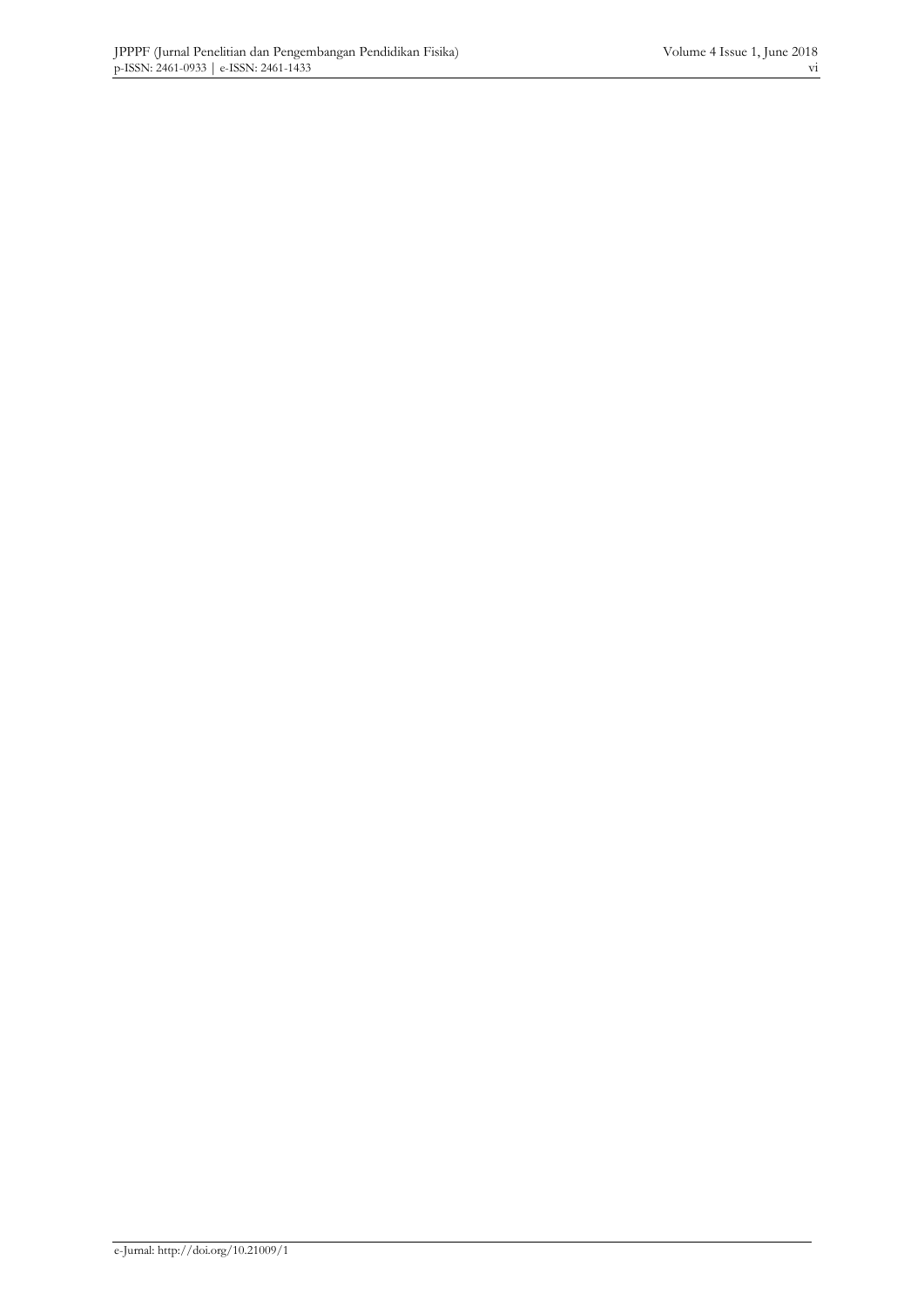### **EDITORIAL FOREWORD**

JPPPF (Jurnal Penelitian & Pengembangan Pendidikan Fisika) is dedicated to all practitioners of education. JPPPF coverage includes: experimental research, action research, qualitative research, quantitative research, and development research (model, media, and learning evaluation) aimed at improving the quality and building innovation in Physics education.

JPPPF Volume 4 Issue 1 contains 5 articles, there was: 1) The Development of Web-based Instructional Media for Teaching Wave Physics on Android Mobile; 2) The Effectiveness of Applying STEM Approach to Self-Efficacy and Student Learning Outcomes for Teaching Newton's Law; 3) The Development of High Order Thinking Skills (HOTS) Assessment Instrument for Temperature and Heat Learning; 4) The Description of Student Understanding about Elasticity Concept; and 5) Implementation of Problem-Based Learning to Improve Physics Learning Outcomes of Class X IPA-4 in SMA 59.

Hopefully, JPPPF can be a reference for readers and researchers in developing physics education.

Jakarta, 30 June 2018 Editor-in-Chief,

Esmar Budi